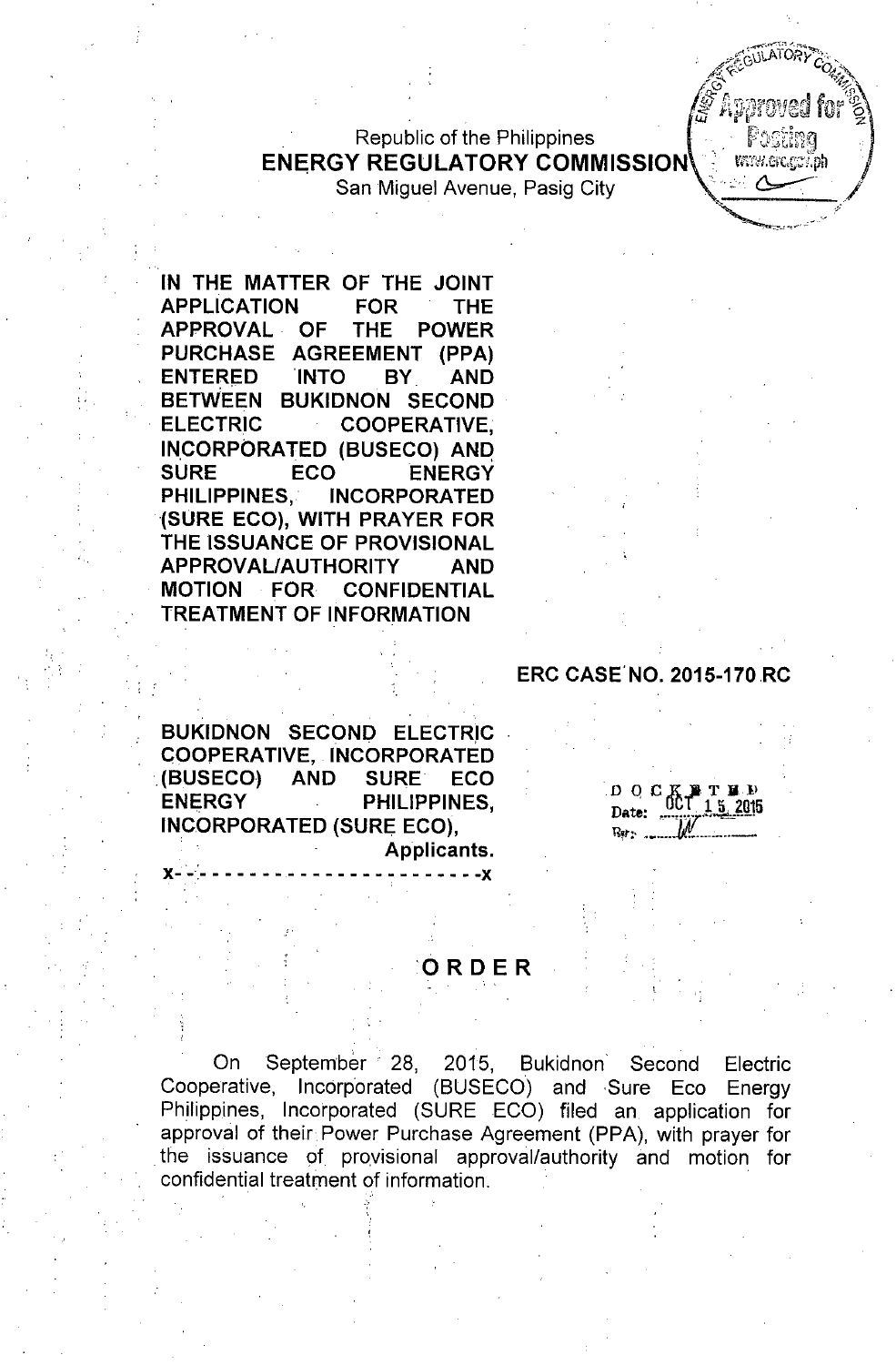ERC Case No. 2015-170 RC ORDER/October 5, 2015 Page 2 of 15

In the said application, BUSECO and SURE ECO alleged, among others, that:

#### The Nature of the Application

1. The application is submitted to the Commission for its due consideration and approval of the PPA executed by and between BUSECO and SURE ECO dated January 28, 2015, as modified by the Addendum dated May 20,2015, pursuant to Rule 20(B) of the Commission's Rules of Practice and Procedure (the ERC Rules) and other pertinent rules and regulations. Copies of the said PPA and Addendum are attached to the application as Annexes "A" and "B", respectively;

#### The Applicants

- 2. BUSECO is an electric cooperative created and existing pursuant to the provisions of Presidential Decree No. 269, as amended, serving the power requirements of the City of Malaybalay, the Municipalities of Manolo Fortich, Libona, Sumilao, Cabangsalan, Malitbog, Baungan, Impasug-ong, Talakag Lantapan, and the Barangay of Lilingayon, Valencia City, all in the Province of Bukidnon (the Franchise Area). Copies of its Certificates of Franchise and Registration, and Articles of Incorporation are, likewise, attached to the application as Annexes "0", "E" and "F", respectively;
- 3. SURE ECO is a corporation duly organized and registered under the Philippine Law, with principal office address at Unit 602, OMM Citra Building, San Miguel Avenue, Ortigas Center, Pasig City. Copies of its Certificate of Incorporation, Articles of Incorporation, General Information Sheet (GIS) and latest Audited Financial Statements (AFS) are attached to the application as Annexes "H", "I", "J" and "K", respectively;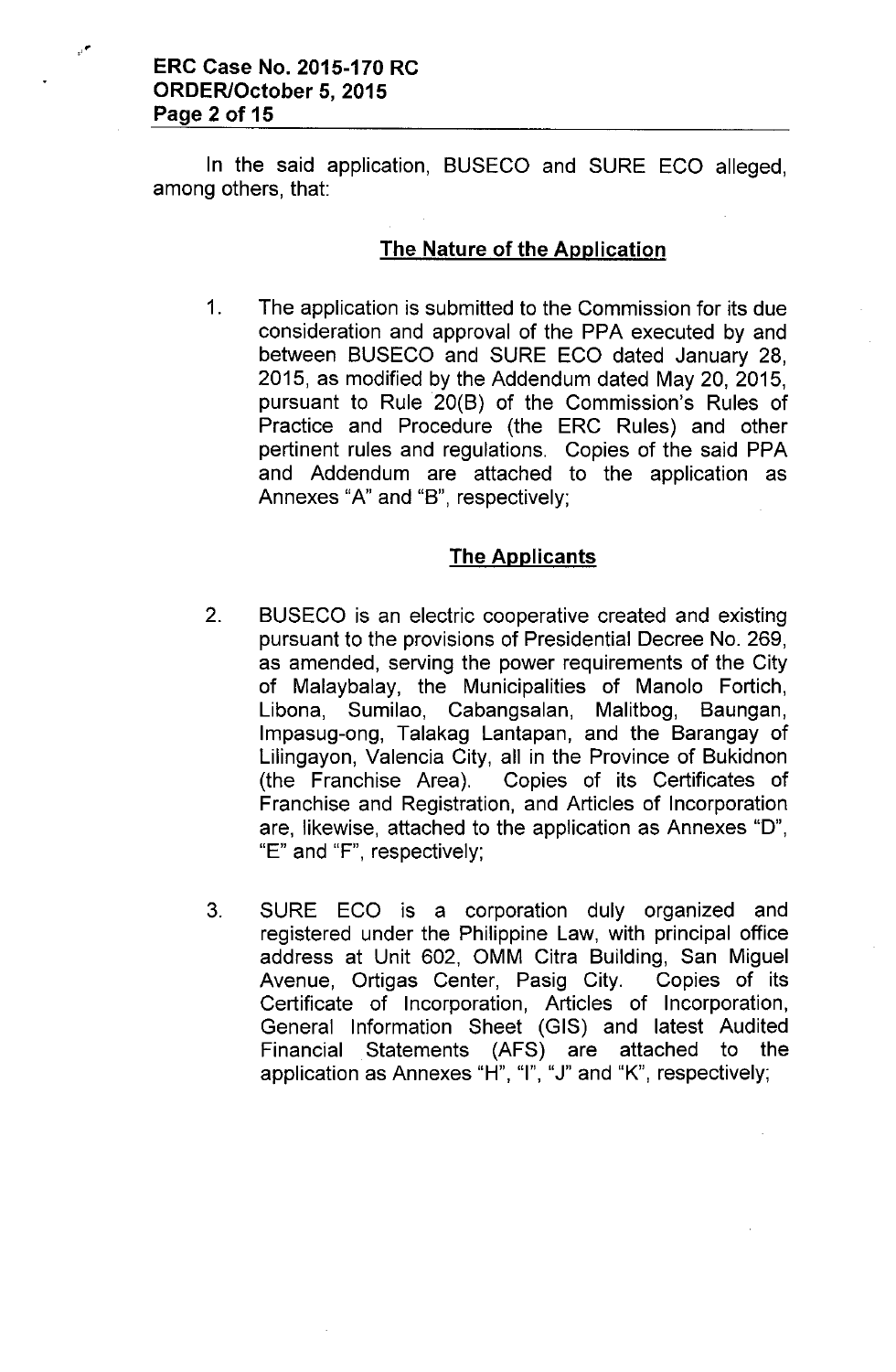# **Compliance with Pre-filing Requirements**

- 4. **In** compliance with Rule 6 of the ERCRules and **in** support of the application for approval of the PPA, a copy of the said application together with all its annexes was furnished to the respective legislative bodies of the Municipality of Manolo Fortich and the Province of Bukidnon, where BUSECO principally operates. As proof of receipt of the copies of the application together with all its annexes and accompanying documents, the certifications issued by the local government units (LGUs) concerned are attached to the application as Annexes "L" and "M'",
- 5. The entire application, excluding the annexes, was published in a newspaper of general circulation within the Franchise Area of BUSECO. A copy of the newspaper and the affidavit of publication are, likewise, attached to the application as Annexes "N" and "O", respectively;

## **BUSECO Power Situation**

- 6. BUSECO currently sources the bulk of its electricity requirements from the Power Sector Assets and Liabilities Management Corporation (PSALM), Therma Marine, Incorporated (TMI) and FDC Misamis Power Corporation (FDC MISAMIS);
	- 6.1 The PSALM and BUSECO executed a Contract for the Supply of Electric Energy (CSEE) which was in force from December 26, 2012 to December 25, 2016. However, in a certification dated August 22, 2014, the PSALM confirmed that it has insufficient capacity to supply the additional power requirements of the Mindanao distribution utilities (DUs) beyond the contracted demand and energy in its existing CSEEs with them. Further, in its letter dated November 5, 2014, the PSALM informed BUSECO of the reduction of its CSEE, from the average 8.61 MW, it went down to 6.21 MW or about thirty percent (30%) reduction on the average. Copies of the PSALM certification and letter are attached to the application as Annexes "P" and "Q", respectively;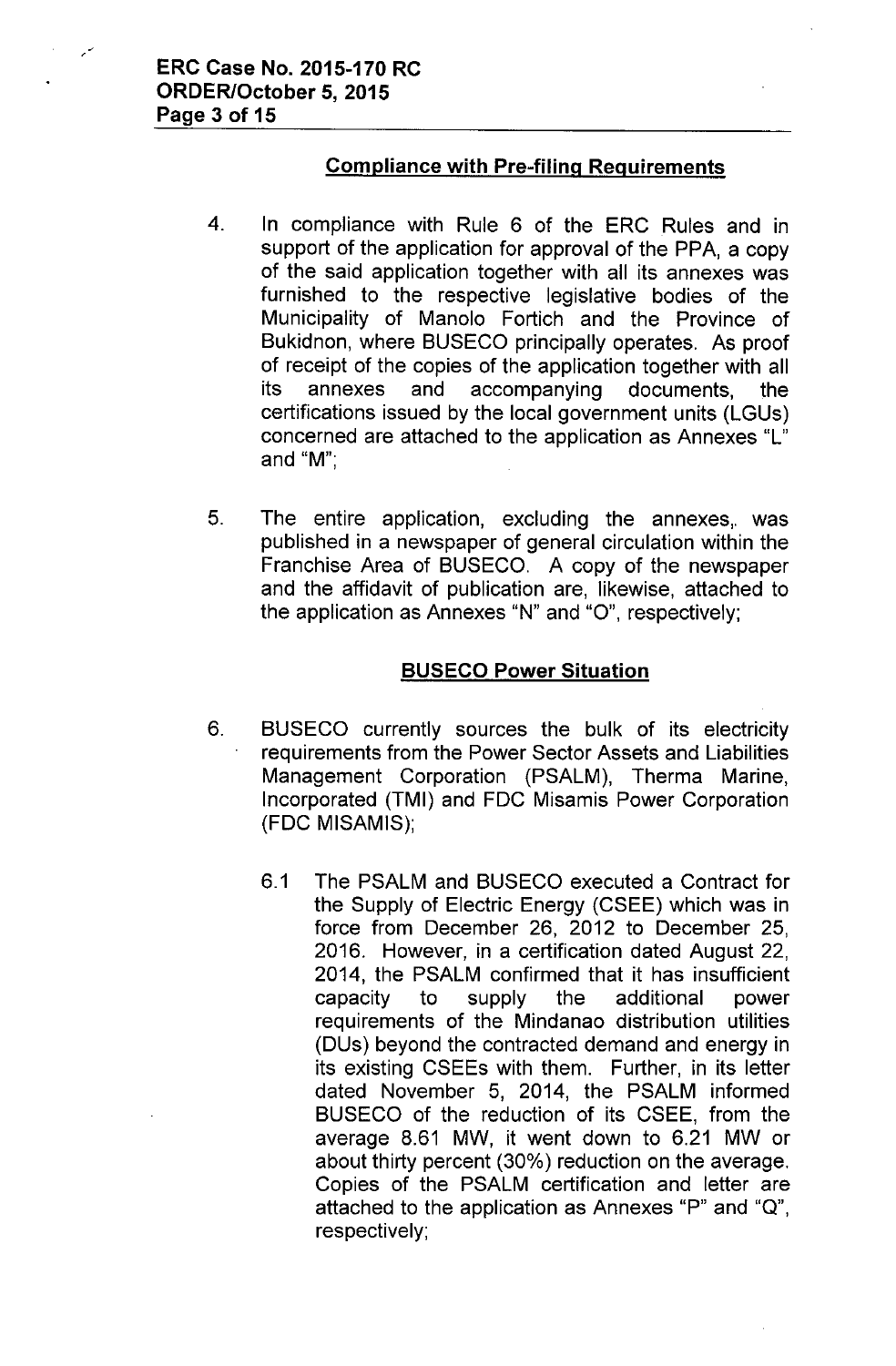- 6.2 On March 25, 2015, BUSECO and TMI executed a Supplement Agreement extending the term of their Energy Supply Agreement (ESA) for an additional period of three (3) years from the expiration of the Original Term. The said Supplement Agreement was provisionally approved by the Commission in its Order dated July 13, 2015;
- 6.3 On January 15, 2013, BUSECO and Therma South, Incorporated (TSI) entered into twenty-five (25) year ESA for the supply of 2 MW baseload. The said ESA was subsequently approved by the Commission in its Decision dated May 8,2014. The Commercial Operation Date of the power plant is expected to be in 2015;
- 6.4 On October 31, 2014, BUSECO entered into an Electric Power Purchase Agreement (EPPA) with FDC MISAMIS for a 10 MW contracted capacity, the operation of which commenced on December 26, 2014;
- 7. It is expected that the baseload requirements of BUSECO's member-consumers will significantly increase in the next few years as demonstrated by its Actual and Forecasted Load Data and Distribution Development Plan (DDP), copies of which are attached as Annexes "R" and "S", respectively;
- 8. The expiration of the PSALM CSEE on December 25, 2016, will significantly diminish its baseload requirement due to the projected increase in the energy demand of BUSECO's member-consumers, thus, will inevitably result in power curtailment;
- 9. Given its demand growth, BUSECO deems it appropriate to secure stable, reliable and adequate supply of electricity. Accordingly, it finds rationale to enter into bilateral agreements with various generation companies. Thus, its electricity requirements are sourced from different power suppliers in order to mitigate the impact of supply deficiency in case one power supplier incurs delay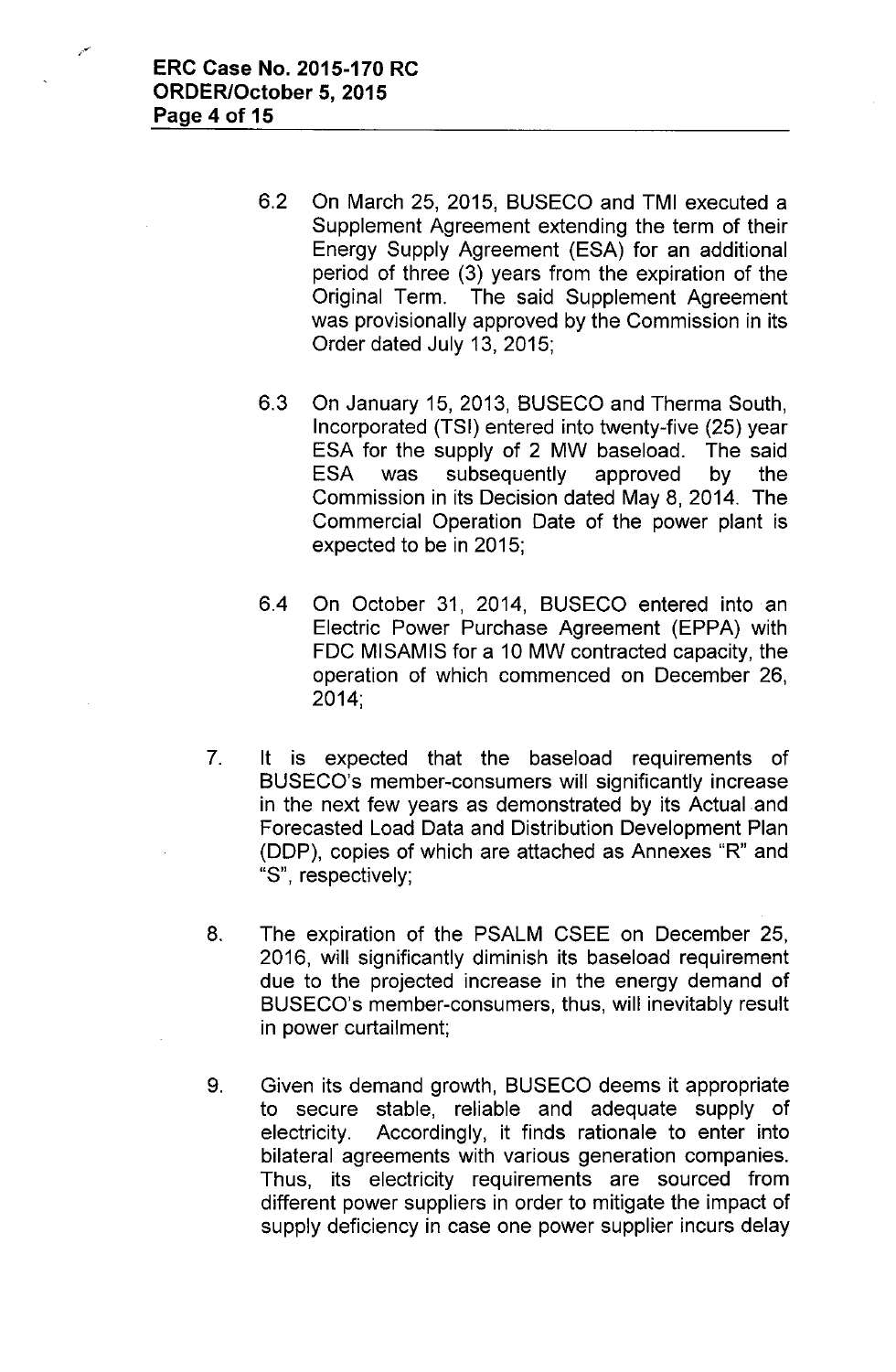- 10. BUSECO solicited offers from generation companies to supply the deficiency in its power requirements. Among the offers considered and evaluated was from SURE ECO which committed to build an embedded Biogas Power Generation Facility located within its Franchise Area, particularly, at San Vicente, Sumilao, Bukidnon. The power plant is scheduled to be commissioned in January 2015;
- 11. The power plant will be directly connected to BUSECO's power distribution network, thus, sparing the latter from the payment of transmission and line rental charges;
- 12. BUSECO has forecasted and simulated the indicative rate impact on its power charges resulting from the inclusion of the power to be supplied by SURE ECO, to wit:

| <b>Particular</b>               | Rate, PhP/kWh |
|---------------------------------|---------------|
| Generation Rates with SURE ECO  | 4 6437        |
| <b>Existing Generation Rate</b> | 4.5825        |
| <b>Rate Increment</b>           | 0.0612        |

## The **PPA**

13. On January 28, 2015, BUSECO and SURE ECO signed and executed the PPA for a contracted demand of 600 kW for one (1) year;

# *Executive Summary*

13.1 The PPA governs the relationship between the Supplier and the Customer for the sale of electric power. The electric power supply will be drawn from the Supplier's 1 x 0.925 MW biogas power generation facility. The commencement of the obligation of SURE ECO to deliver of electric power to BUSECO is subject to the satisfaction of conditions precedent, including the declaration of the commercial operation of the power plant. The PPA is subject to the Customer's security deposit, assignment and termination;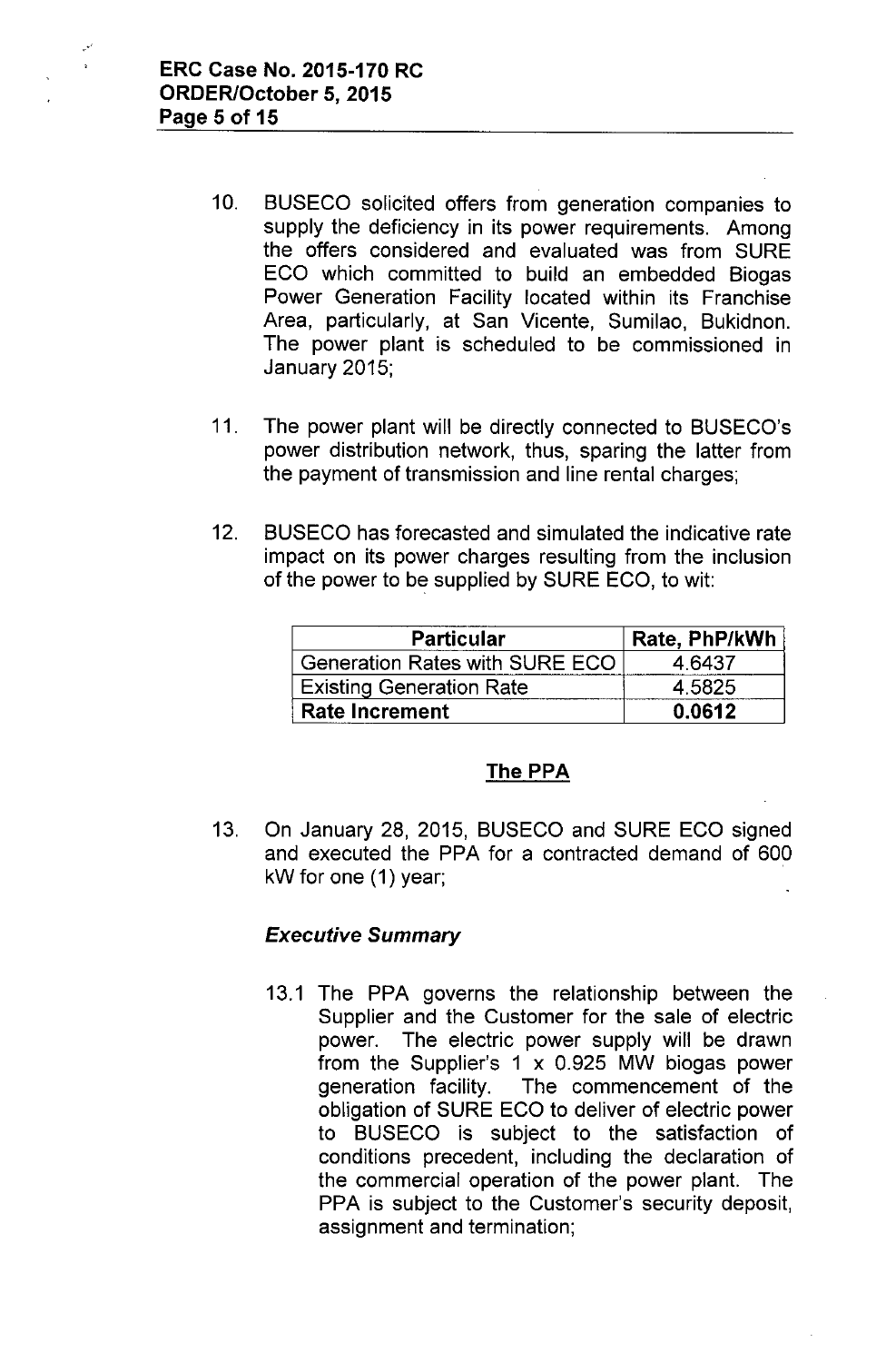#### *Salient Features*

- 13.2 The PPA, as amended, between BUSECO and SURE ECO contains the following salient terms and conditions:
	- *13.2.1 Commercial Operation Date -* The target Commercial Operation Date will immediately take effect after all the requirements (Conditions Precedent to Commercial Operation Date) has been met.,
	- *13.2.2 Term -* The Term of the PPA shall be one (1) year from the Commercial Operation Date, unless extended or revised by mutual written agreement by the Parties. The PPA may be renewed by written agreement between the Parties not later than sixty (60) days prior to the expiration of the Term;
	- 13.2.3 *Service Specification* The Applicants agreed to the specifications: following service

| <b>Contracted Demand</b> | 600 kW                                                                                                    |
|--------------------------|-----------------------------------------------------------------------------------------------------------|
| <b>Contracted Energy</b> | The Customer will take all<br>the kWh generated by the<br>Supplier within the<br><b>Contracted Demand</b> |
| <b>Delivery Point</b>    | 13.2 kV distribution line<br>system of BUSECO's<br><b>Sumilao Substation Feeder</b>                       |

*13.2.4 Outage Allowance -* The Supplier shall have an Outage Allowance of eight hundred seventy-six (876) hours per Contract Year during the term of the PPA;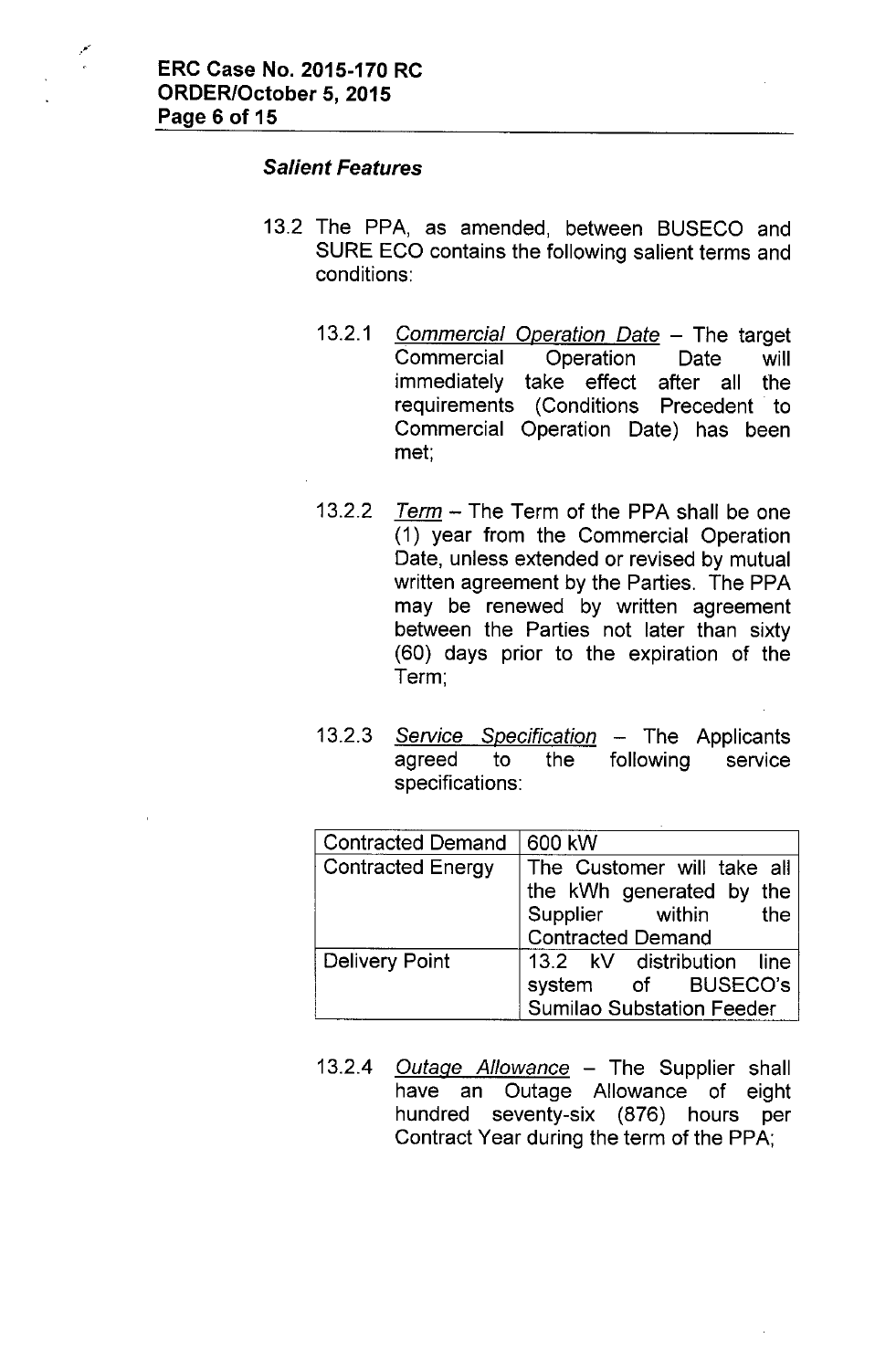أمجز

*13.2.5 Generation Charge -* BUSECO shall pay the generation charge of PhP6.00/kWh. Any disallowance of the generation charge or any component thereof, for recovery from end-users, shall be for the sole account of the Supplier and shall not prejudice the Customer;

## Schedule 3: Generation Charge Computation

| <b>Monthly Energy Fee</b> | = Capital Recovery Fee <sub>month</sub> + |
|---------------------------|-------------------------------------------|
|                           | Fixed Operation and                       |
|                           | Maintenance Charge <sub>month</sub> +     |
|                           | Variable Operation and                    |
|                           | Maintenance Charge <sub>month</sub> +     |
|                           | Lube Oil Charge $_{\text{month}}$         |
|                           |                                           |

*Where:*

| Capital Recovery Fee month           | $=$ PhP3.7566/kWh $*$ TED        |
|--------------------------------------|----------------------------------|
| Fixed O&M Charge <sub>month</sub>    | $=$ PhP0.5529/kWh * TED          |
| Variable O&M Charge <sub>month</sub> | $=$ PhP1.4793kWh $*$ TED         |
| Lube Oil Charge <sub>month</sub>     | $=$ ((Lube Oil Price/1000) * CR) |
|                                      | * TFD                            |

*And where:*

TED

Lube Oil Price

CR

- = Total Energy Delivered to the Customer by the Supplier in kWh during the current Billing Period.
- = Either at PhP264.00/kg or the actual price, whichever is lower
- = Consumption rate at 0.8 gram/kWh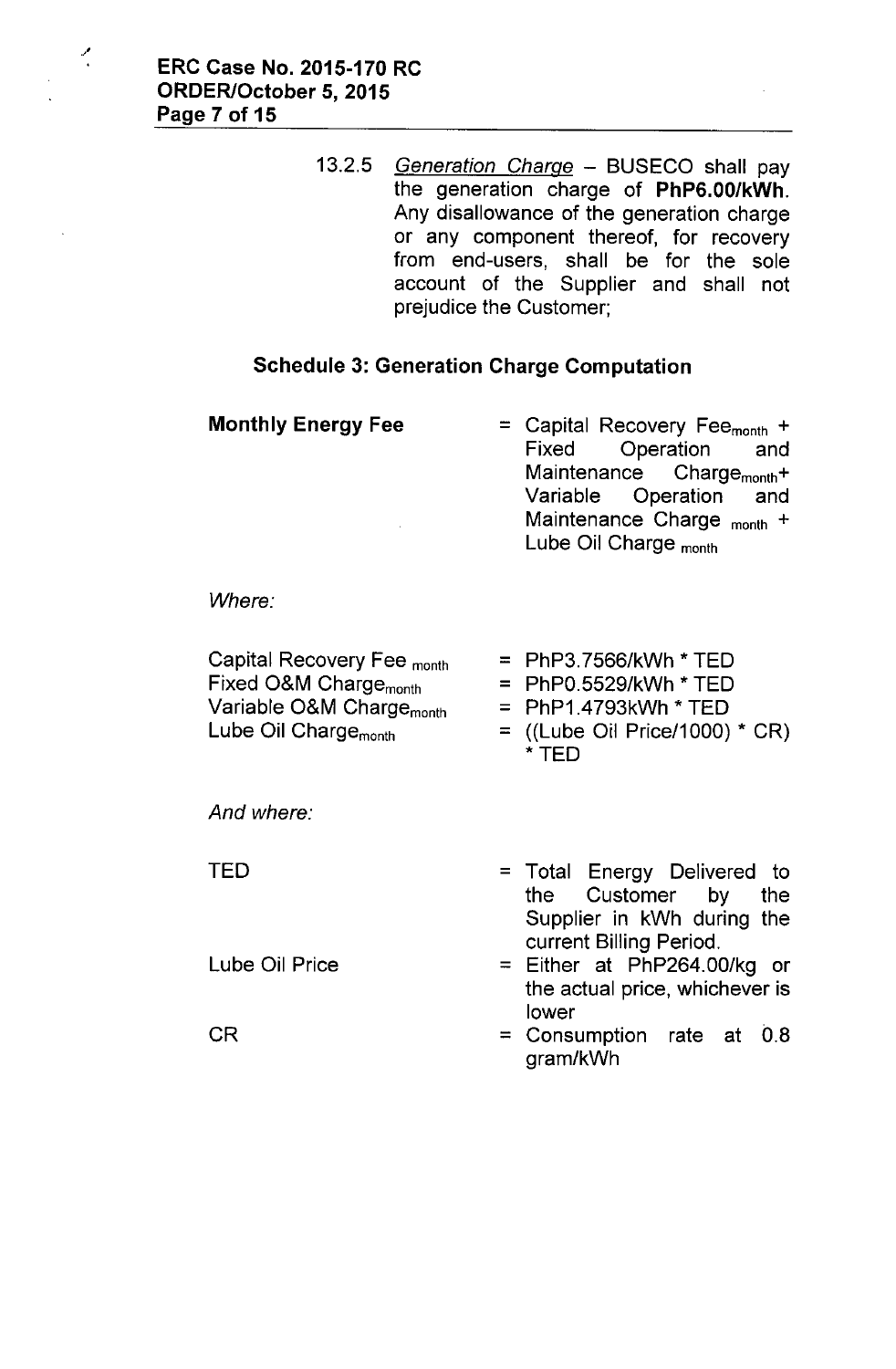- *13.2.6 Other Charges -* The Customer shall be liable for the payment of: a) any taxes (including value-added tax, if any), fees, charges, levies (including but not limited to Universal Charge) and imposts imposed or assessed by any governmental authority on or in connection with the purchase and sale of electricity and/or payments due to Supplier hereunder; b) any new taxes, fees, charges, levies and imposts (including any increase in the rate or amount thereof after but excluding income taxes) imposed on the Supplier after Effective Date. That is if such taxes, fees, charges, levies and imposts are approved by the Commission ERC as pass on charges;
- *13.2.7 Discount for Prompt Payment -* The Supplier agrees to grant the Customer a discount equivalent to one percent (1%) of the billing for a particular month whenever the Customer shall have paid the former in full the monthly billing in advance within ten (10) days from receipt of the monthly billing, provided the Customer has not incurred any delay in the payment of its bills and posting/replenishment of the required Security Deposits for the past six (6) Payment Months;
- *13.2.8 Security Deposit -* The Security Deposit shall be in an amount equivalent to the cost of 400,000 kWh or Two Million Two Hundred Forty Thousand Pesos (PhP2,400,000.00). The Customer shall post the Security Deposit within thirty (30) days upon written notice of commercial operation by the Supplier;
- *13.2.9 Assignment -* In all cases of valid assignment, the Assignee shall assume all the rights and obligations of the Assignor under the PPA;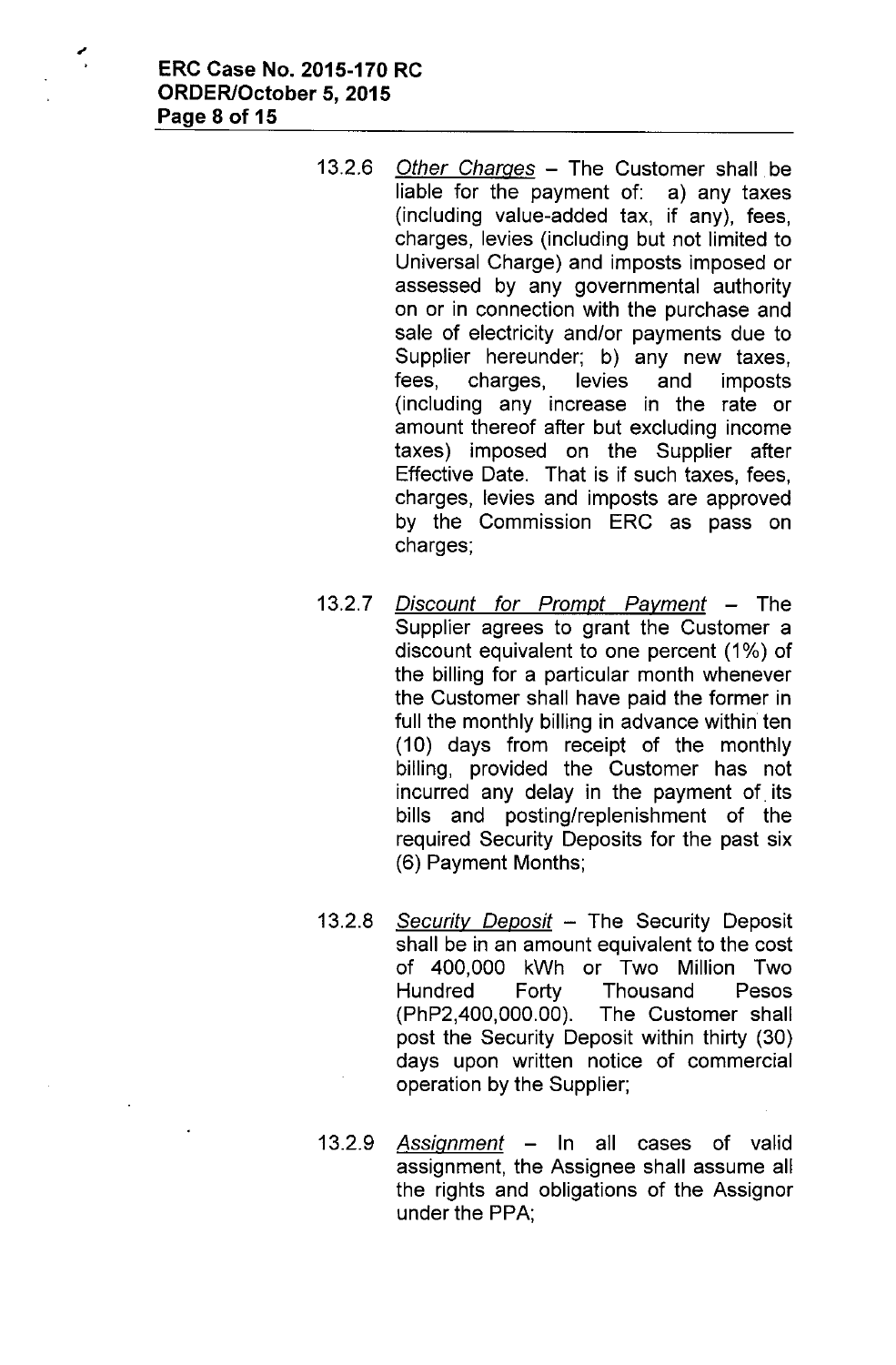*13.2.10 Notice on Force Majeure -* The Party whose performance is affected by a *Force Majeure Event* shall promptly notify the other Party in writing of the occurrence and likely duration of such event;

## **Other Related Documents**

14. In support of the application, they submit to the Commission the following documents:

| <b>Annex</b> | <b>Nature of the Document</b>                    |
|--------------|--------------------------------------------------|
|              | <b>BUSECO's Procurement Process</b>              |
| U            | <b>BUSECO Rate Impact Analysis</b>               |
| V            | BUSECO Demand-Supply Scenario 2013-2020          |
| W            | <b>BUSECO Load Curve</b>                         |
| X            | SURE ECO Board of Investment Certificate of      |
|              | Registration                                     |
| Y            | <b>SURE ECO Certificate of Non-Coverage</b>      |
| Z            | The Department of Energy (DOE) Certificate of    |
|              | Endorsement No. 2015-06-09                       |
| AA           | <b>SURE ECO General Plant Description</b>        |
| BB           | SURE ECO Details regarding transmission          |
|              | projects necessary to complement the proposed    |
|              | generation capacity                              |
| CC           | SURE ECO Financial Model with weighted           |
|              | average cost of capital (WACC) and justification |
| <b>DD</b>    | <b>SURE ECO Details of Project Cost</b>          |
| EЕ           | <b>SURE ECO Payment Assignment Agreement</b>     |

## **Allegations in Support of the Issuance of Provisional Approval/Authority**

15. As discussed earlier, the PSALM cannot supply the additional requirements of BUSECO. As the lack of sufficient supply has significant adverse effects on the local economy, the urgent need for additional generation capacity is clear. A provisional approval of the PPA will enable BUSECO to draw power from SURE ECO, thus avoiding the further power interruptions which have already caused irreversible losses on the economic activity within the former's Franchise Area. Furthermore, the issuance of a provisional authority will allow BUSECO to pass on to its member-consumers the cost as provided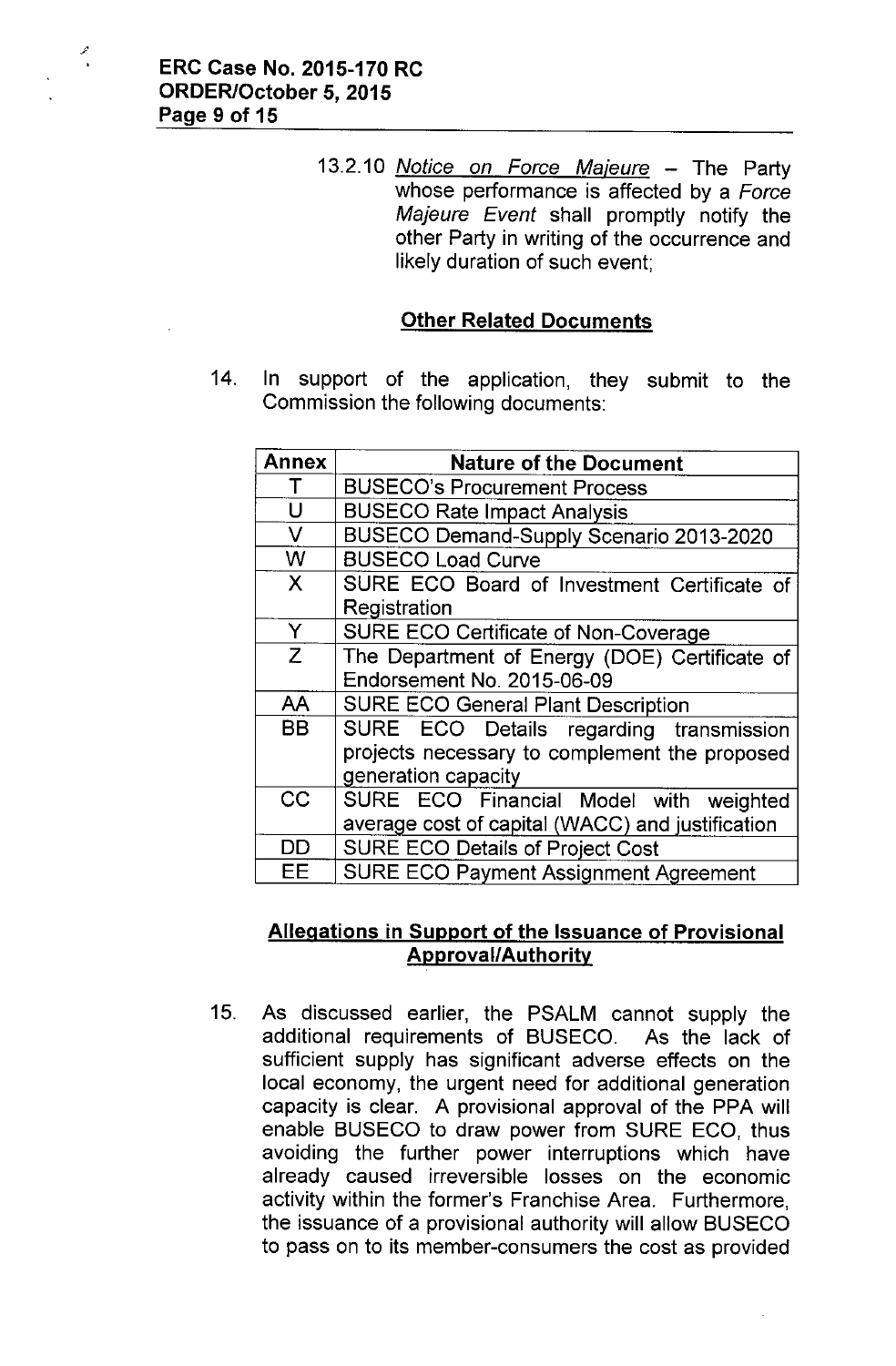•

under the PPA. A copy of a sworn statement supporting the foregoing allegations is attached to the application as Annex "FF'",

- 16. Further, a provisional approval of the application is necessary for **SURE** ECO to deliver power to BUSECO coming from an embedded renewable energy and to charge and collect the fees as provided under the PPA. A copy of a sworn statement supporting the foregoing allegation is, likewise, attached to the application as Annex "GG'",
- 17. Pursuant to its Rules of Practice and Procedure, the Commission may exercise its discretion by granting provisional approval or interim relief prior to a final Decision;
- 18. They understand that the interim relief, which may be granted by the Commission, shall be subject to adjustments and other conditions that it may impose after hearing and final determination;

# **Motion for Confidential Treatment of Information**

- 19. Under Sections 15.9, 15.9.1, and 15.9.2 of the PPA, the Customer undertook to ensure that no confidential information is disclosed to third parties and shall employ its utmost effort and diligence to prevent unauthorized disclosure of such confidential information;
- 20. Under Rule 4 of the ERC Rules, the Commission may, upon request of a party and determination of the existence of conditions which would warrant such remedy, treat certain information submitted to it as confidential. Pursuant to such undertaking, they move that Annexes "CC", "DO" and "EE" not be disclosed and be treated as confidential documents in accordance with the said Rule and, accordingly, not to be disclosed to persons other than the officers and staff of the Commission, as necessary. These documents contain certain non-public information, data and calculations involving business operations and financial trade secrets reflecting SURE ECO's investment and business calculations;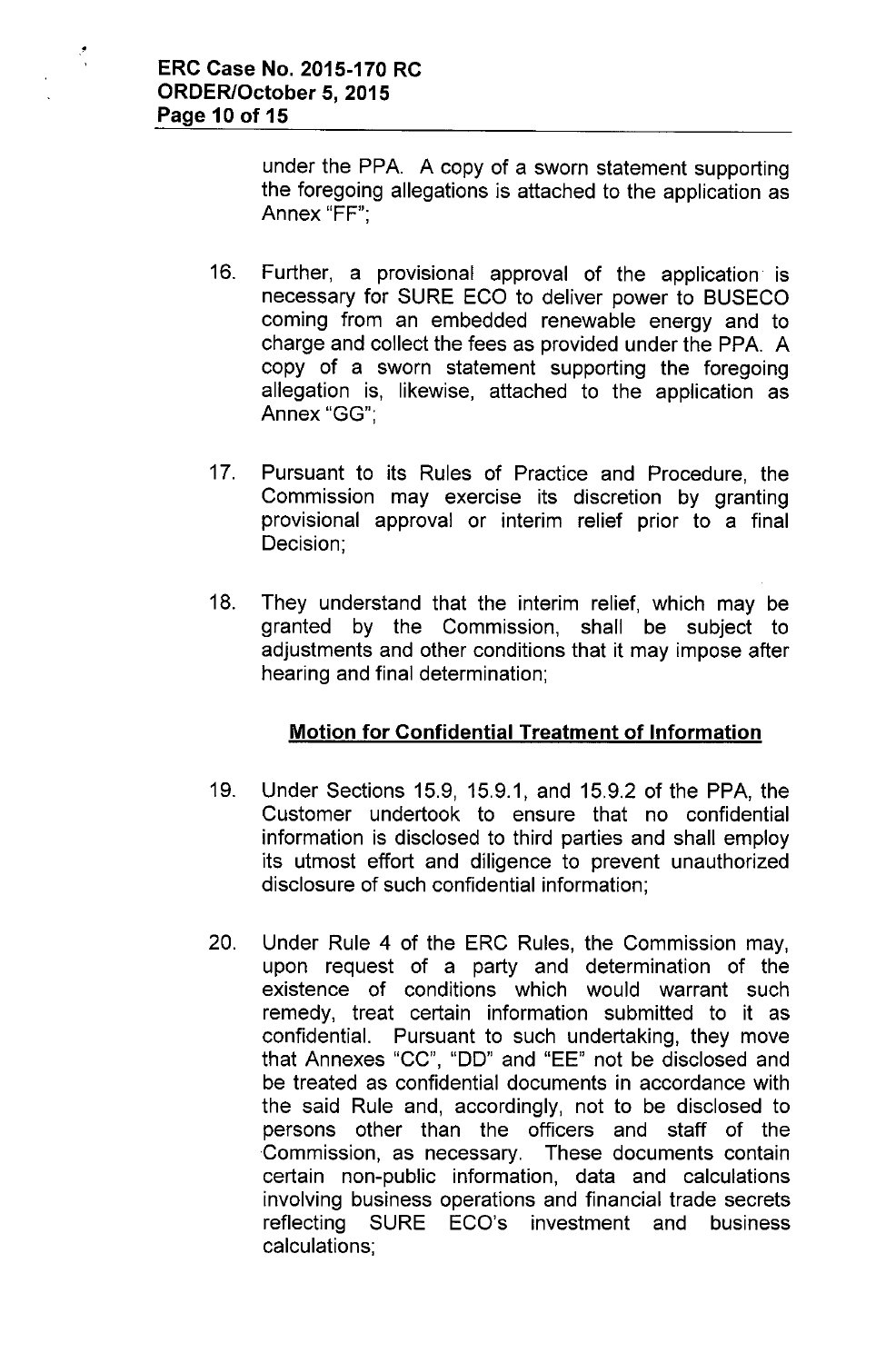,

21. They submit one (1) copy of Annexes "CC", "DO" and "EE" in a sealed envelope, with the envelope and each page of the documents stamped with the word *"Confidential".*,

#### Prayer

- 22. Thus, they pray, that the Commission:
	- 22.1 Approve the PPA;
	- 22.2 A provisional approval/authority of the PPA be issued, in order to allow SURE ECO to supply the needed power of BUSECO, thereby authorizing BUSECO to accept such power supply and pass on the full amount of the fees and charges under the said PPA to its member-consumers as may be billed by SURE ECO;
	- 22.3 Issue an Order treating Annexes "CC", "DO" and "EE" and the information contained therein as confidential, directing their non-disclosure to persons other than officers and staff of the Commission, as necessary, pursuant to Rule 4 of the ERC Rules, and prescribing the guidelines for the protection thereof;
- 23. They further pray, that after trial on the merits, the Commission issue a permanent approval of the PPA which would permanently authorize BUSECO to charge and collect the fees under the said PPA to its memberconsumers.

Finding the said application to be sufficient in form and substance with the required fees having been paid, the same is hereby set for jurisdictional hearing, expository presentation, pre-trial conference and evidentiary hearing on November **11,** 2015 (Wednesday) at ten-thirty in the morning (10:30 A.M.) at BUSECO's Main Office, Manolo Fortich, Bukidnon.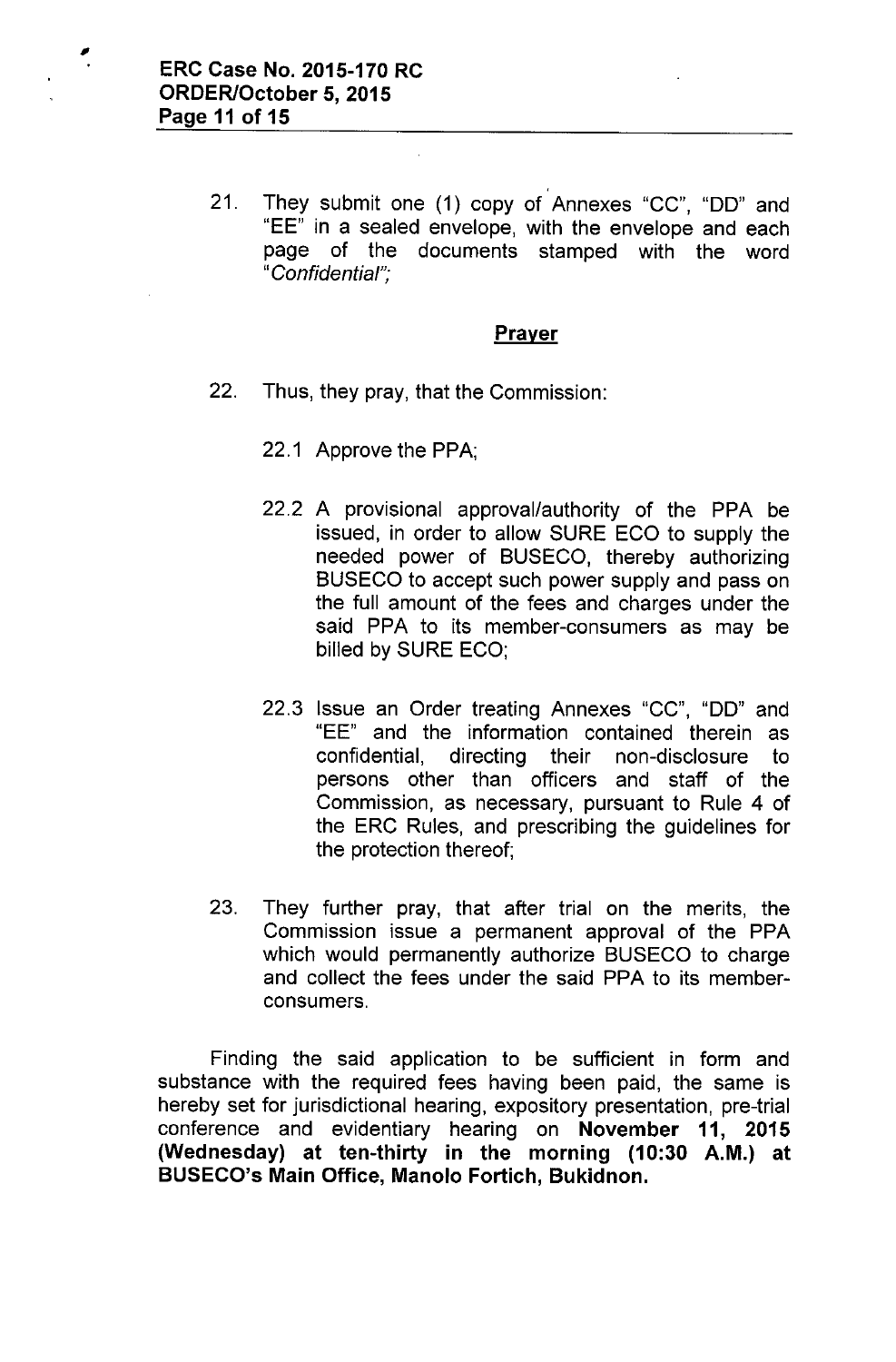## **ERC Case No. 2015-170 RC ORDER/October 5,2015 Page 12 of 15**

 $\frac{3}{2}$ 

BUSECO and SURE ECO are hereby directed to cause the publication of the attached Notice of Public Hearing, at their own expense, twice (2x) for two (2) successive weeks in two (2) newspapers of general circulation in the Philippines, with the date of the last publication to be made not later than ten (10) days before the date of the scheduled initial hearing. They are also directed to inform the customers within BUSECO's franchise area, by any other means available and appropriate, of the filing of the instant application, their reasons therefor, and of the scheduled hearing thereon.

Let copies of the application, this Order, and the attached Notice of Public Hearing be furnished the Office of the Solicitor General (OSG), the Commission on Audit (COA) and the Committees on Energy of both Houses of Congress. They are hereby requested, if they so desire, to send their duly authorized representatives at the scheduled hearing.

Likewise, let copies of this Order and the attached Notice of Public Hearing be furnished the Offices of the Mayors of the Cities and Municipalities within BUSECO's franchise area and the Provincial Governor of Bukidnon for the appropriate posting thereof on their respective bulletin boards.

BUSECO and SURE ECO are hereby directed to furnish all those making requests therefor with copies of the application and its attachments, subject to reimbursement of reasonable photocopying costs.

On the date of the initial hearing, BUSECO and SURE ECO must submit to the Commission their written Compliance with the jurisdictional requirements attaching therewith, methodically arranged and duly marked, the evidences of the actual posting and publication of the Notice of Public Hearing consisting of certifications issued to that effect, signed by the afore-mentioned Mayors and Governor or their duly authorized representatives, bearing the seals of their offices, and the affidavits of the Editors or Business Managers of the newspapers where said Notice of Public Hearing were published together with the complete issues of the said newspapers, and such other proofs of compliance with the requirements of the Commission.

BUSECO and SURE ECO and all interested parties are directed to submit, at least five (5) days before the date of initial hearing and pre-trial conference, their respective Pre-Trial Briefs containing, among others: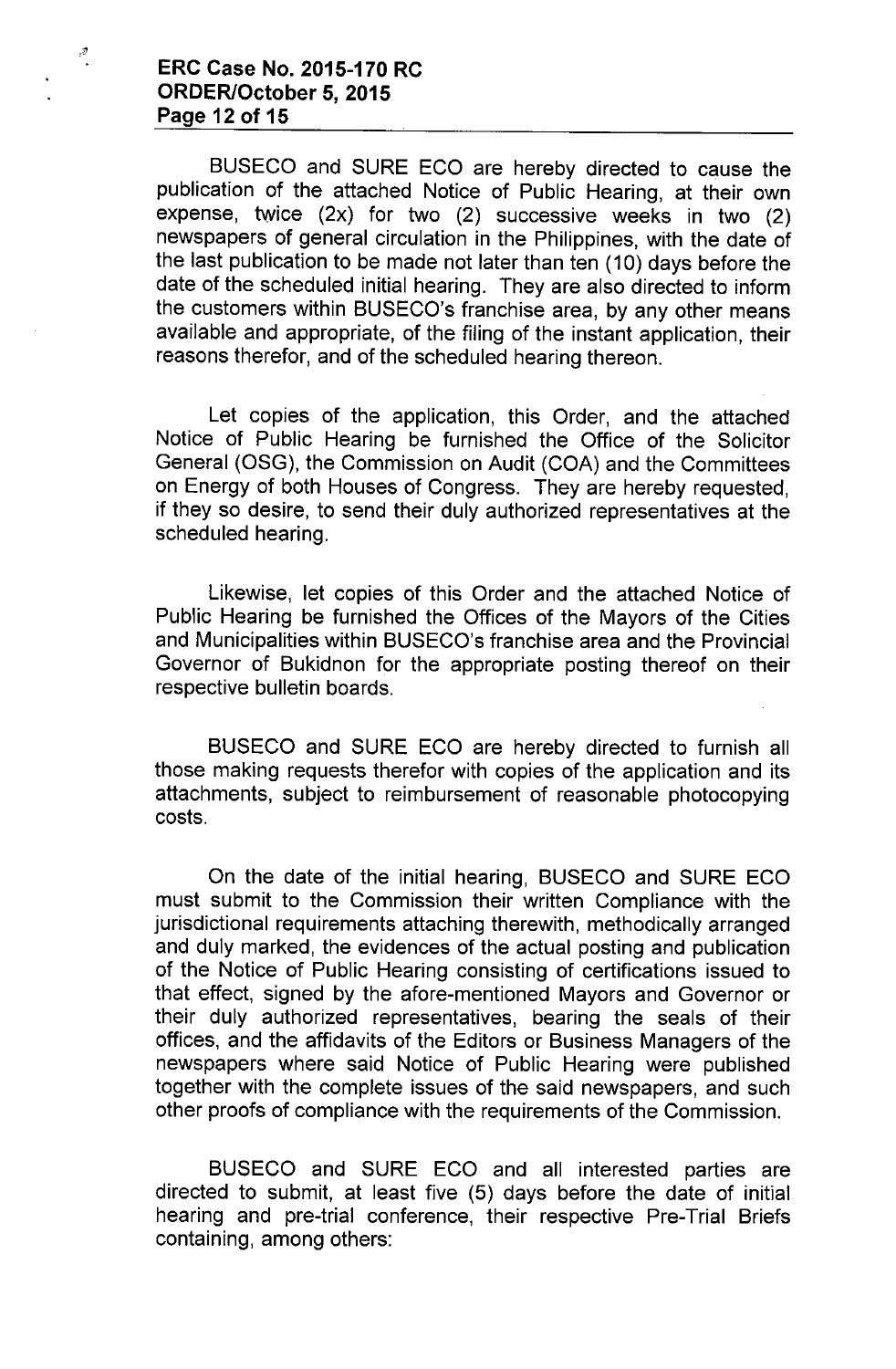$\mathcal{G}% _{0}$ 

- (a) A summary of admitted facts and proposed stipulation of facts;
- (b) The issues to be tried or resolved;
- (c) The documents or exhibits to be presented, stating the purposes thereof and proposed markings therefore; and
- (d) The number and names of the witnesses, with their written testimonies in an individual affidavit form, to be attached to the Pre-Trial Brief.

Failure of BUSECO and SURE ECO to submit the required Pre-Trial Brief and Judicial Affidavits of their witnesses within the prescribed period shall be a ground for cancellation of the scheduled hearing, and the resetting of which shall be six (6) months from said date of cancellation.

As part of the pre-trial conference, BUSECO and SURE ECO must also be prepared to make an expository presentation of their application, aided by whatever communication medium that they may deem appropriate for the purpose, in order to put in plain words and explain, for the benefit of the member-consumers and other concerned parties, what the application is all about and the reasons and justifications being cited in support thereof.

# SO ORDERED.

Pasig City, October 5, 2015.

FOR AND BY AUTHORITY OF THE COMMISSION:

**----,,,...... ....A ----** JOSE VICENTE B. SALAZAR JOSE VICENTE B. SALAZAR<br>Chairman *ML* 

m/BUSECO and SURE ECO PPA/2015-170 RC/initial order

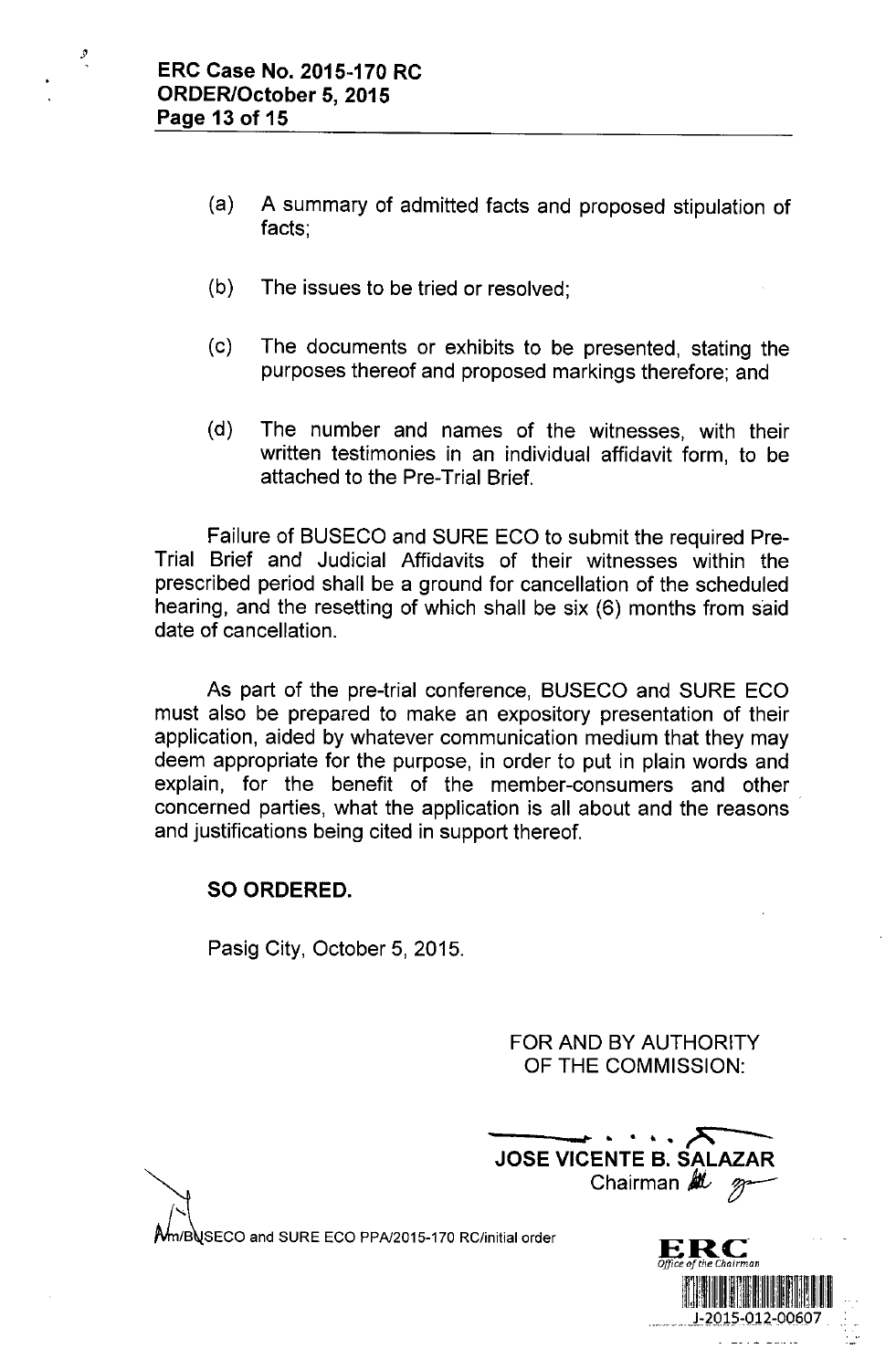Copy Furnished:

 $\mathcal{P}$ 

- 1. A.C. Gaviola Law Office *Counsel for BUSECO and SURE ECO* Room 203, 2<sup>nd</sup> Floor, Crown Port View Hotel, 3<sup>rd</sup> Avenue, North Reclamation Area, Cebu City
- 2. Bukidnon Second Electric Cooperative, Inc. (BUSECO) Manolo Fortich, Bukidnon
- 3. Sure Eco Energy Philippines, Incorporated (SURE ECO) Unit 602, OMM Citra Building, San Miguel Avenue, Ortigas Center, Pasig City
- 4. Office of the Solicitor General (OSG) 134 Amorsolo Street, Legaspi Village, City of Makati 1229
- 5. Commission on Audit (COA) Commonwealth Avenue, Quezon City 1121
- 6. Senate Committee on Energy GSIS Building, Roxas Boulevard, Pasay City 1300
- 7. House of Representatives Committee on Energy Batasan Hills, Quezon City 1126
- 8. Office of the City Mayor Malaybalay City, Bukidnon
- 9. Office of the City Mayor Valencia City, Bukidnon
- 10. Office of the Municipal Mayor Baungon, Bukidnon
- 11. Office of the Municipal Mayor Cabanglasan, Bukidnon
- 12. Office of the Municipal Mayor Impasug-ong, Bukidnon